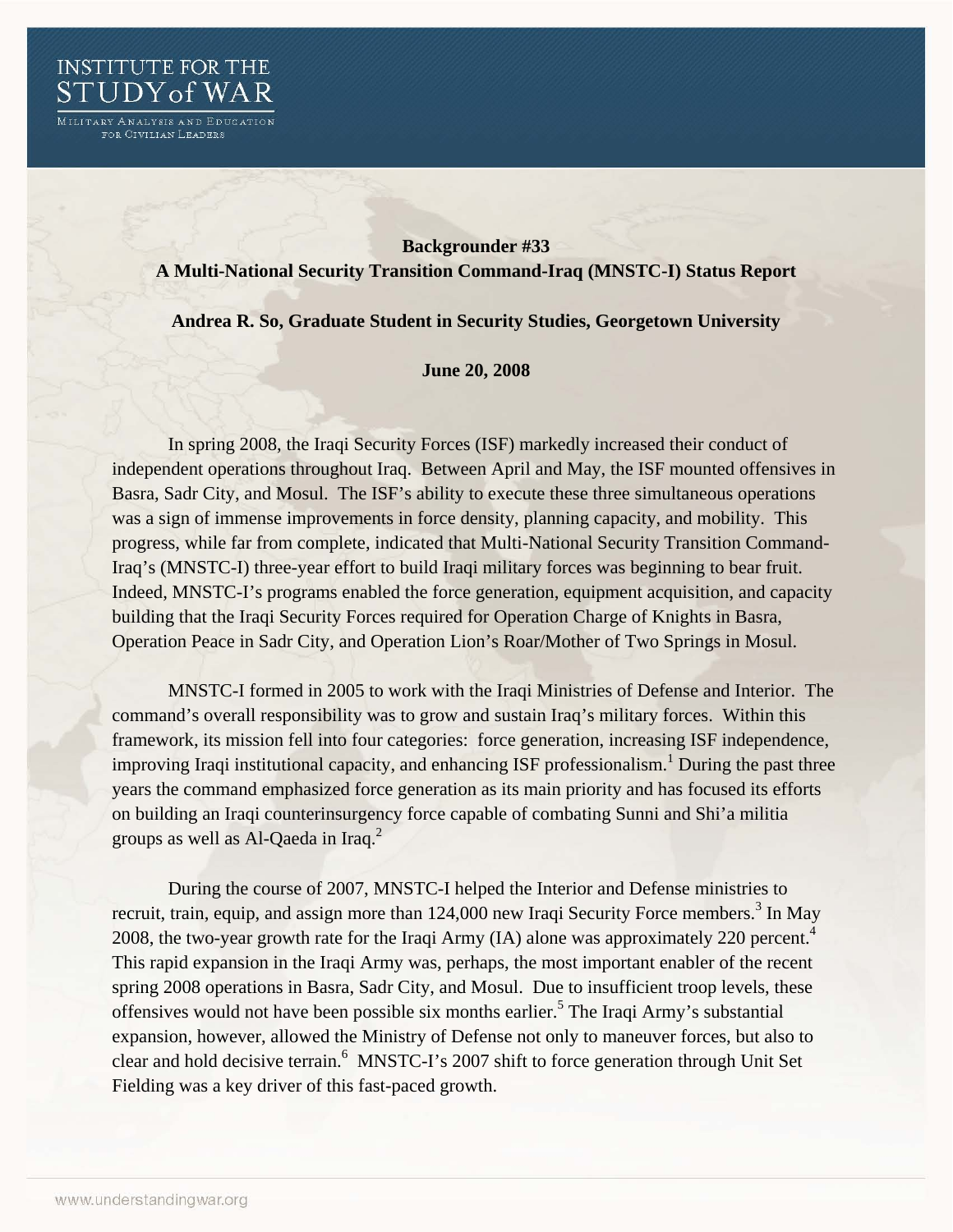Before the Unit Set Fielding program began, Iraqi soldiers received training and then joined their assigned Iraqi unit individually. Experiences in the field indicated that this method was not the best way to create cohesive and effective formations. MNSTC-I, therefore, changed the training and assignment process so that entire Iraqi Army brigades formed and trained as an entire unit. The transition command implemented this process by assembling Iraqi soldiers, officers, and non-commissioned officers who finished their basic training courses into units of approximately 2, 438 members.<sup>7</sup>

The Iraqi troops then formed the same squads, platoons, companies, and battalions that they would maneuver with in battle. Once assigned to formations, the Iraqis conducted drivers training, weapons qualification, and crew drills. <sup>8</sup> This training allowed the IA soldiers and leaders to create working relationships, building a more cohesive team.<sup>9</sup> After completing Unit Set Fielding, the new IA brigades received orders from the Ministry of Defense and deployed to locations as security conditions dictated. This force generation process helped the Iraqi Army grow to thirteen divisions and provide the units required to fight in Basra and Sadr City.<sup>10</sup>

During both Operation Charge of Knights and Operation Peace, newly fielded brigades participated in efforts to clear Shi'ite insurgents from their strongholds. In Basra, the 14<sup>th</sup> Iraqi Army Division drew upon "three brand new brigades" to help clear the city of criminals and extremists.<sup>11</sup> The 11<sup>th</sup> Iraqi Army Division, a unit composed only of a headquarters in October 2007, grew by four brigades by 2008, fought in Sadr City and provided services to the neighborhood's residents.<sup>12</sup>

While building an independent counterinsurgency was MNSTC-I's main focus, the command also established the Iraqi Air Force. Due to the combined efforts of MNSTC-I, the Ministry of Defense, and the Government of Iraq, the Iraqi Air Force obtained a fleet of 56 aircraft, including C-130 cargo planes and Mi-17 reconnaissance helicopters.<sup>13</sup> The command also recruited the pilots and crews needed to conduct re-supply, intelligence gathering, and medical evacuation (MEDEVAC) missions.<sup>14</sup> Based on these improvements, the Iraqi Air Force increased its number of missions from 30 to 225 missions per week.<sup>15</sup> Iraqi airmen greatly contributed to enhanced mobility, sustainment, and security during the ISF's three concurrent operations. This surge in capability was particularly important during Operation Charge of Knights because it enabled Iraqi pilots to conduct transport, re-supply, and reconnaissance missions in and around Basra.<sup>16</sup> The Iraqi Air Force used these same enablers to support Operation Lion's Roar/Mother of Two Springs in Mosul.17 These improvements in the ISF's capability to conduct independent maneuvers and sustainment missions would not, however, have happened without rigorous efforts to procure vital vehicles, equipment, and weapons systems.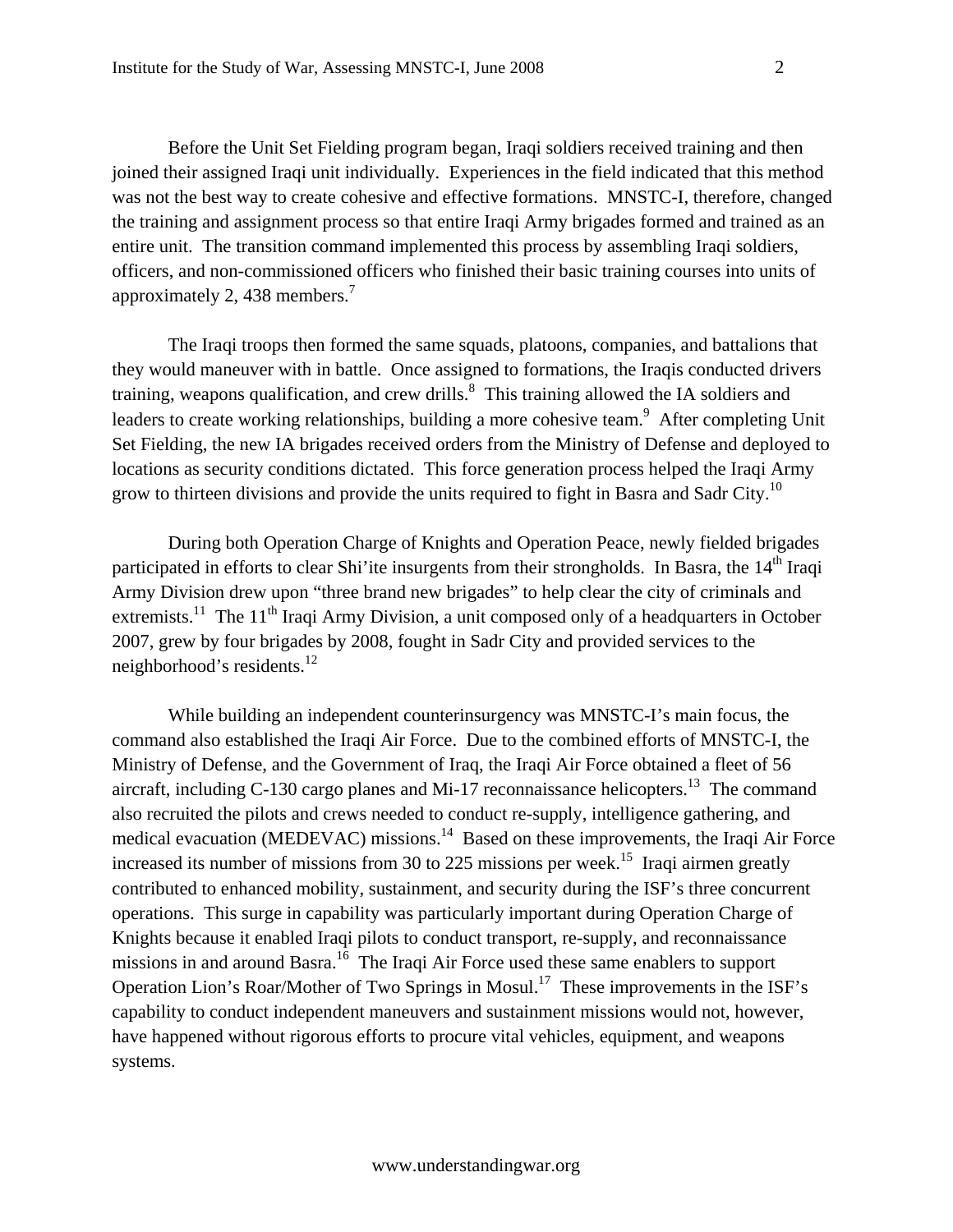MNSTC-I's ongoing Foreign Military Sales (FMS) program significantly enabled operations in Basra, Sadr City and Mosul by providing the materiel that Iraqi Security Forces needed to train, maneuver, and fight. The FMS program began many years ago and has been implemented in approximately 120 countries throughout the world.<sup>18</sup> The U.S. State Department is in charge of Foreign Military Sales and its Security Assistance Offices (SAOs) share administrative responsibilities with the Department of Defense.<sup>19</sup> When countries, like Iraq, approve their defense budget and decide to purchase military equipment, they must submit at Letter of Request (LOR) to their Security Assistance Office.<sup>20</sup> The LOR then proceeds to the Defense Security Cooperation Agency (DSCA) in Washington D.C.<sup>21</sup> DSCA tasks the U.S. Army, Navy, or Air Force to procure the desired equipment.<sup>22</sup> Once ready, the equipment travels from the United States to the country that requests it. Because the U.S. government conducts all FMS transactions on behalf of the requesting government, it is less prone to corruption and allows greater accountability than other methods of acquisition.<sup>23</sup>

The GoI began using FMS in 2006 and, since then, the program has supplied the ISF with M16s, Humvees, Armored Personnel Carriers, boats, and aircraft.<sup>24</sup> Indeed, FMS was an essential supplement to the force generation efforts, allowing MNSTC-I and the Iraqi government to build garrisons for the brigades generated during Unit Set Fielding.<sup>25</sup> Moreover, the large number of vehicles as well as the C-130s provided by this procurement process allowed the ISF to deploy forces and fight insurgents throughout Iraq.

 According to Lieutenant General James Dubik, the MNSTC-I commander, the Iraqi Army obtained 700 up-armored humvees between 2007 and 2008 bringing the total number to  $3,200<sup>26</sup>$  This increase in vehicles was one reason that the Iraqi Army had the capacity to move two brigade-sized forces to Basra without coalition assistance.<sup>27</sup> Iraqi Security Forces have also made independent drives into Sadr City during Operation Peace and in Mosul during Operation Lion's Roar/Mother of Two Springs.<sup>28</sup> Although the FMS process can take over a year depending on the complexity of a given requests, it helped MNSTC-I and the GoI make enormous advancements in ISF capacity.<sup>29</sup> Due to its transparency and well-established procedures, this procurement process also helped MNSTC-I increase ministerial capacity within the Ministries of Defense and Interior.

Using FMS helped the Iraqi Ministries of Defense and Interior execute their budget in a more efficient and professional manner. Indeed, in 2008, the GoI began spending more on Iraqi defenses than its coalition partners.<sup>30</sup> Its ministries also displayed a larger amount of confidence and competence during the process.<sup>31</sup> This independence emerged during the planning and execution of operations in Basra, Sadr City, and Mosul. Iraqis planned and executed each of these efforts with little to no coalition assistance.<sup>32</sup> Although Operations Charge of Knights, Peace, and Lion's Roar/Mother of Two Springs, were not without difficulties, they netted a considerable number of positive gains for the Iraqi people, the Iraqi government, and the ISF.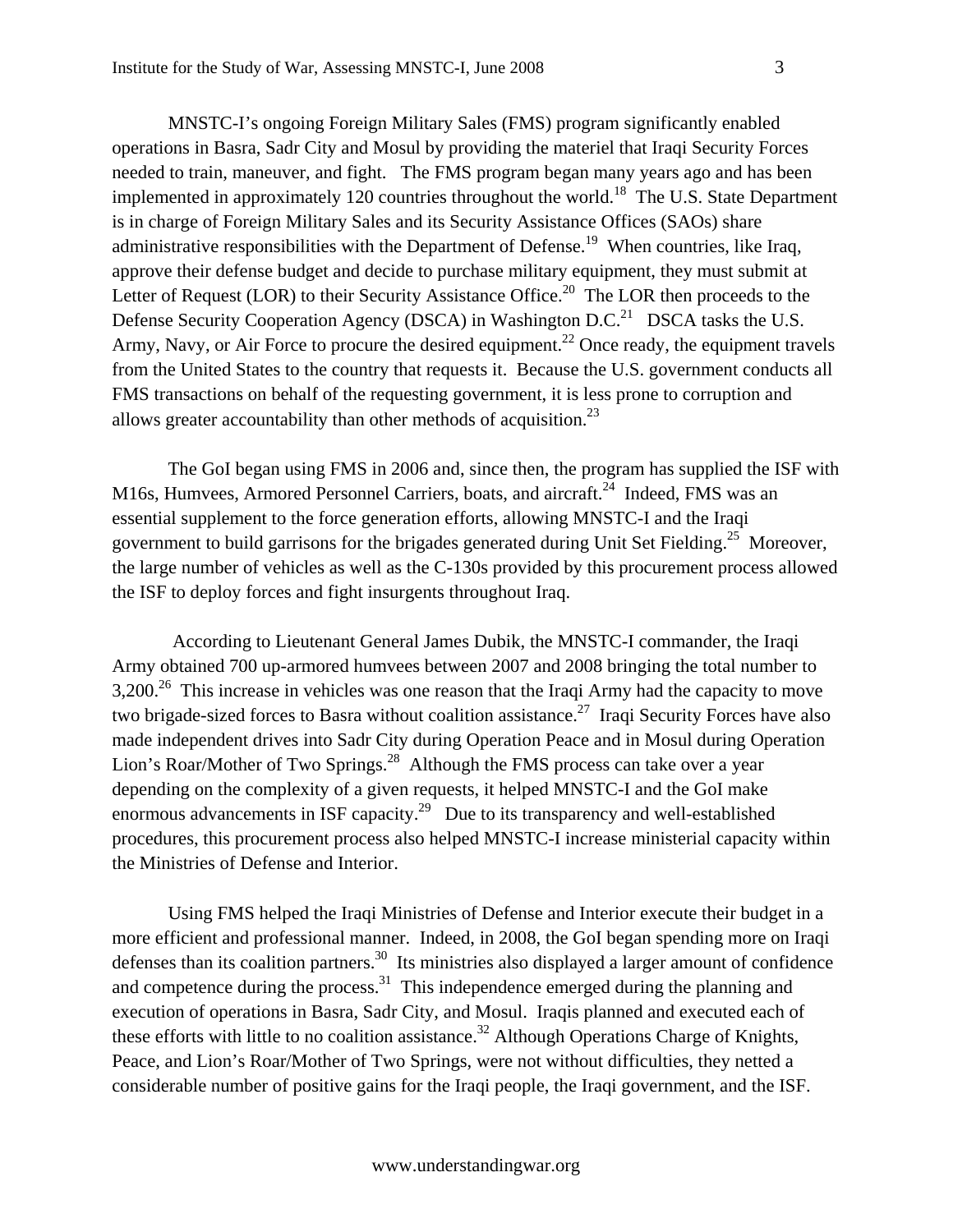In Basra, for example, Iraqis benefited from humanitarian assistance, clean up, and reconstruction provided by the ISF.<sup>33</sup> Basra's ports, also "registered a dramatic increase in trade, revenues, and productivity."34 Because the city provides Iraq's greatest inlet for imports and exports and houses "90 percent of the nation's oil," the ISF's successes there offered a critical boost to the country's economy.<sup>35</sup> Sadr City residents also began receiving humanitarian aid from their local government and medical assistance from the  $11<sup>th</sup>$  Iraqi Army Division.<sup>36</sup> These new strides in security and assistance contributed to increased Iraqi confidence in their security forces.<sup>37</sup> These improvements in public opinion, while slight, are extremely significant, especially in places like Sadr City where years of militia rule fostered anti- GoI sentiments. Although the ISF still have many advances to make, especially with regard to logistics and other combat enablers, MNSTC-I's efforts fielded forces that are now capable of planning and maneuvering with far less direct coalition support.<sup>38</sup>

 Despite seemingly gradual improvements, MNSTC-I made monumental progress during the past three years. The command recruited, trained, equipped, and fielded more than 500,000 Iraqi service members.39 It also built bases such as Besmaya Range that enabled Iraqi forces to train more than 1,700 soldiers at a time.<sup>40</sup> Furthermore, MNSTC-I initiated programs that will build the ISF's combat enabling capacity in the future. These ongoing initiatives range from the Iraqi Bomb Disposal School that teaches Iraqis how to conduct explosive ordnance disposal missions to logistics specialty and maintenance courses.<sup>41</sup> As they continue, these efforts will help the ISF become less reliant on coalition enablers during future operations.

Fostering accountability within the ISF is a final and continuous MNSTC-I function. In support of this responsibility, the command will continue to build professional forces by implementing hardware and software like the human resources management system (HRIMS) to accurately track Iraqi equipment and personnel information.<sup>42</sup> In addition, training like the Carabinieri course intended to professionalize the national police will continue to improve the Iraqi Security Force ranks.<sup>43</sup> These programs have already produced substantial improvements. As evidenced by concurrent operations in Basra, Sadr City, and Mosul, MNSTC-I's efforts to grow and sustain the ISF displayed tangible results in 2008. With continued focus, resources, and cooperation with the Iraqi government, the Iraqi Security Forces will become increasingly capable.

In order for the ISF to sustain these positive trends, MNSTC-I and the GoI must overcome lingering challenges that, according to some timelines, may hamper the ISF until 2018 and beyond.<sup>44</sup> Creating viable logistics systems and fostering professionalism are particularly important tasks and, while MNSTC-I has already implemented programs that focus on these capabilities, much work remains to be done.<sup>45</sup> Enabling the ISF to sustain their operations will, in fact be MNSTC-I's main focus for the next year. In fact, the organization is working with the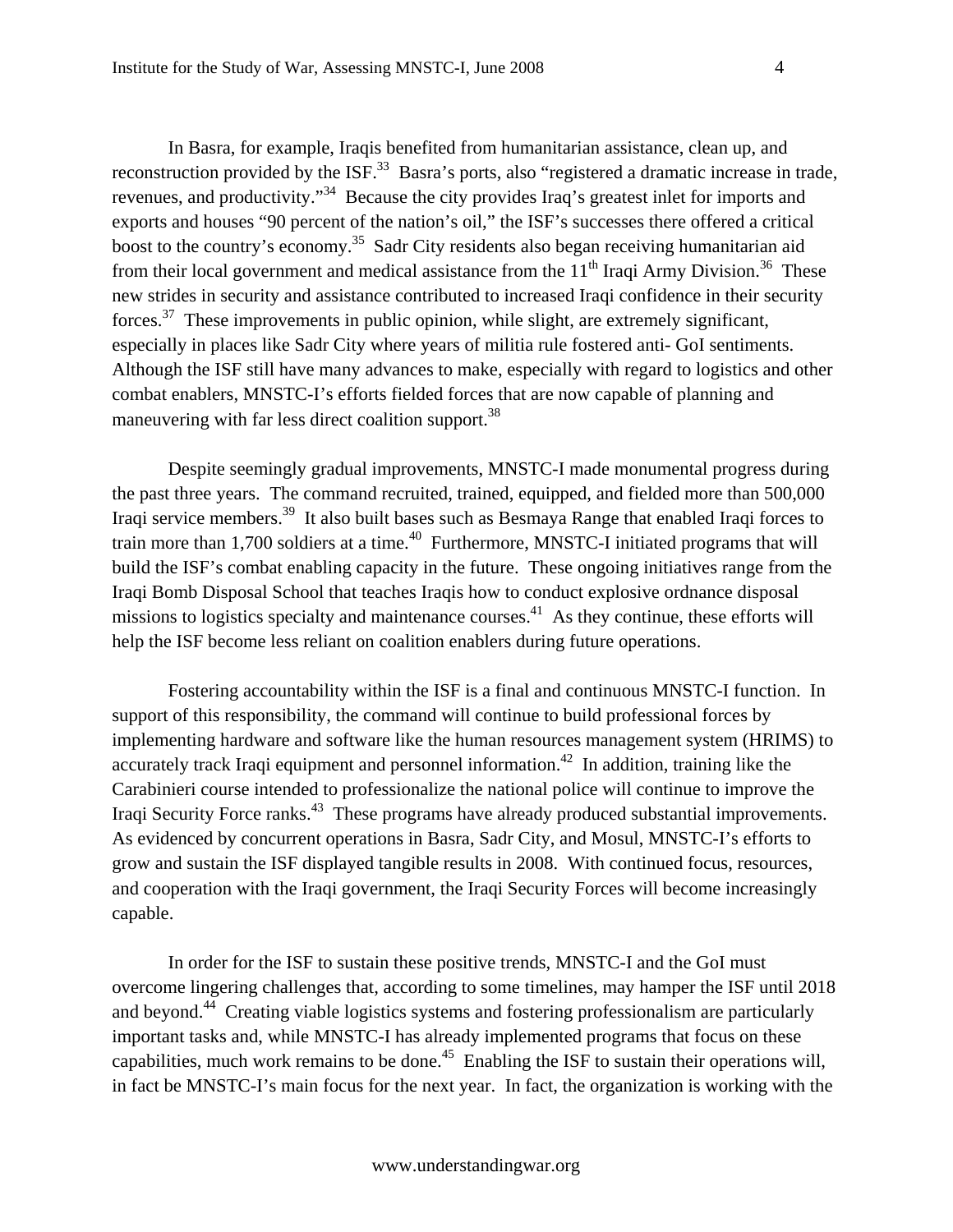Iraqi Army to stand up the remaining four divisional logistics bases needed to support the IA's thirteen divisions.46

These bases will have transportation capabilities, storage and depot facilities, maintenance facilities, and medical facilities.<sup>47</sup> These "location commands" will substantially improve the IA's effectiveness and independence. The Ministry of Defense will, however, still have to recruit and train Iraqi soldiers to perform each of these logistics functions. That process will be incremental because it takes time and experience to create confident and competent mechanics, medics, and logisticians.<sup>48</sup> Building a corps of experienced and capable ISF leaders will also take time.

MNSTC-I must continue to work with the Iraqi Ministries of the Defense and Interior to recruit, educate and promote non-sectarian and professional Iraqi commanders. It may take years of training and combat experience to produce the senior officers and non-commissioned officers that the Iraqi forces need to thrive. Sectarianism in the Iraqi military may, in fact, endure for the next two generations.<sup>49</sup> Nonetheless, the ongoing efforts of MNSTC-I and the GoI will remain vital as the Iraqi Security Forces build upon their current successes and become increasingly independent.

 $\overline{a}$ 

<sup>1</sup> Brigadier General Johnny Torrens-Spence, Deputy Commanding General, MNSTC-I, *Building Capable Iraqi Security Forces*, Interview with the Defenselink Bloggers Roundtable, moderated by Jack Holt, Chief, New Media Operations, Office of the Assistant Secretary of Defense Public Affairs, Thursday, 22 May 2008, 11:00 a.m., transcript, pp. 1-2.

<sup>&</sup>lt;sup>2</sup>Brigadier General Johnny Torrens-Spence, Deputy Commanding General, MNSTC-I, p. 2.

<sup>3</sup> Colonel Michael Fuller, Chief of Staff, MNSTC-I, *Security Forces Capacity Building in Iraq*, Interview with the Defenselink Bloggers Roundtable, moderated by Jack Holt, Chief, New Media Operations, Office of the Assistant Secretary of Defense Public Affairs, Thursday, 27 March 2008, 11:00 a.m., transcript, pp. 2-3.

<sup>4</sup> Brigadier General Johnny Torrens-Spence, Deputy Commanding General, MNSTC-I, p. 2.

<sup>5</sup> Brigadier General Johnny Torrens-Spence, Deputy Commanding General, MNSTC-I, p. 5.

<sup>6</sup> Brigadier General Johnny Torrens-Spence, Deputy Commanding General, MNSTC-I, p. 5.

 $7$ Lieutenant Colonel Daniel Swanson, Deputy Director for Future Plans and Force Generation, Coalition Assistance Army Training Team, MNSTC-I, Teleconference with the Defenselink Bloggers Roundtable, Thursday, 3 April 2008, 10:00 a.m., transcript, pp. 2-3.

<sup>&</sup>lt;sup>8</sup>Lieutenant Colonel Daniel Swanson, Deputy Director for Future Plans and Force Generation, Coalition Assistance Army Training Team, p. 3.

<sup>&</sup>lt;sup>9</sup>Lieutenant Colonel Daniel Swanson, Deputy Director for Future Plans and Force Generation, Coalition Assistance Army Training Team, p. 3.

<sup>&</sup>lt;sup>10</sup>Brigadier General Johnny Torrens-Spence, Deputy Commanding General, MNSTC-I, p. 6.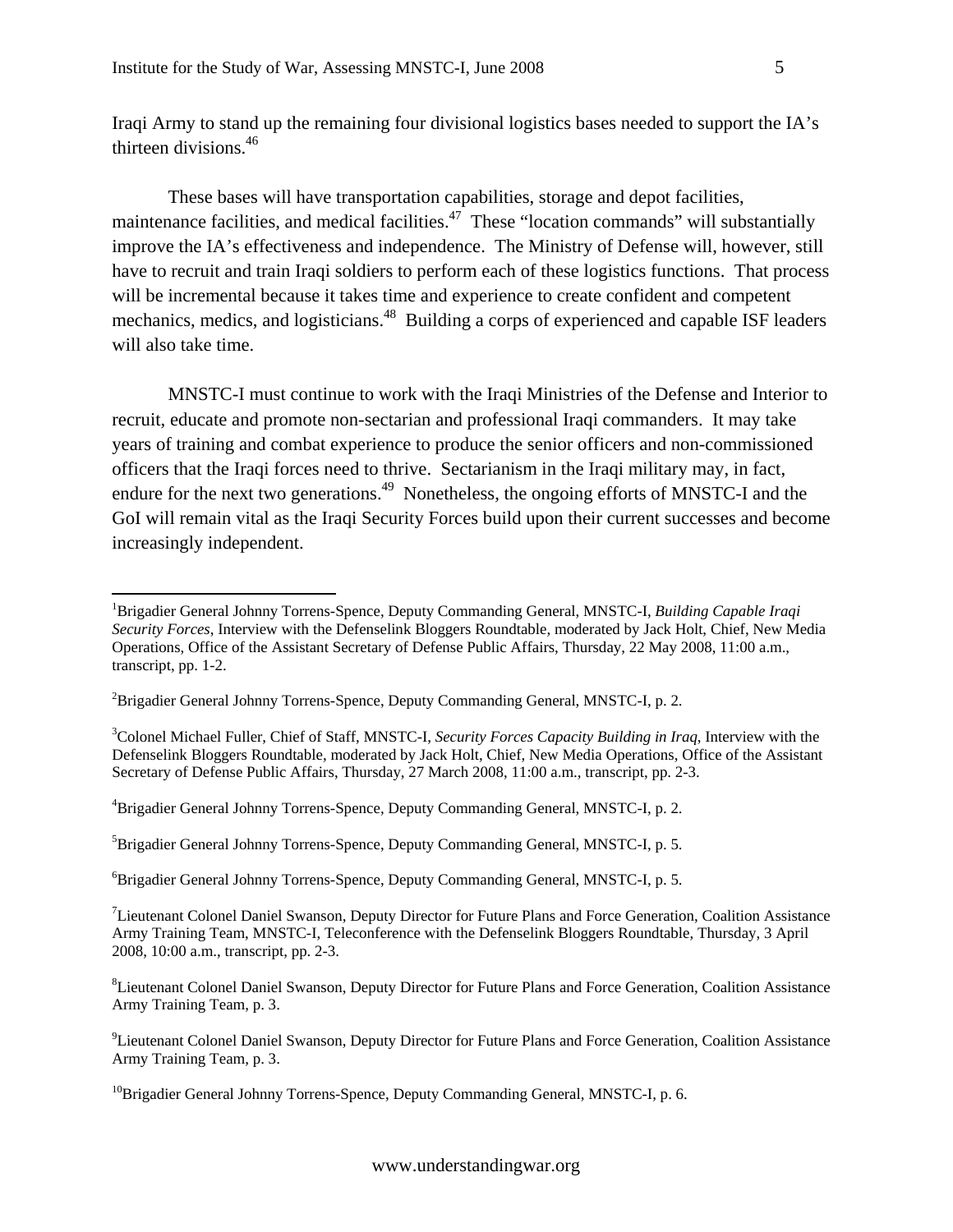<sup>11</sup>Colonel Michael Fuller, Chief of Staff, MNSTC-I, p. 2.

 $\overline{a}$ 

12Multinational Security Transition Command-Iraqi (MNSTC-I), *The Iraqi Armed Forces, Army, Navy, and Air Force Organization Chart*, Unclassified Briefing, 1 January 2008, slide 14, and Multi-National Corps-Iraq, Public Affairs Office, "ISF, MND-B Soldiers Kill Nine Criminals, Find Caches (Baghdad), Release No. 20080506-08, Camp Victory, Iraq, 6 May 2008, and Specialist April Campbell, "IA, GoI, Local Government Take Lead in Providing Aid to Sadr City Residents," Multi-National Division-Baghdad, 15 May 2008, p. 2.

13United States Department of Defense Report to Congress, *Measuring Stability and Security in Iraq*, March 2008, p. 54, available from http://www.defenselink.mil/pubs/pdfs/Master%20%20Mar08%20-%20final%20signed.pdf.

<sup>14</sup>Conference call with Colonel Gordon C. Peters, Coalition Air Force Transition Team (CAFTT), Washington, D.C. 17 January 2008. Colonel Peters spoke specifically about the Iraqi Flight Surgeon and MEDEVAC training programs.

<sup>15</sup>Lieutenant General James Dubik, Commanding General, MNSTC-I, Multi-National Force-Iraq Press Conference, transcript, 28 May 2008, p. 4, available from http://www.mnfiraq.com/images/stories/Press\_briefings/2008/may/080528\_transcript.pdf.

<sup>16</sup> General Nasr Abadi, Vice Chief of Staff, Iraqi Armed Forces, Multi-National Force-Iraq Press Conference, transcript, 28 May 2008, pp. 5-6.

<sup>17</sup>General Nasr Abadi, Vice Chief of Staff, Iraqi Armed Forces, Multi-National Force-Iraq Press Conference, transcript, 28 May 2008, pp. 5-6.

<sup>18</sup>Lieutenant Colonel Keith Muschalek, Security Assistance Program Manager for the Iraqi Ministry of Defense, p. 1.

<sup>19</sup>Lieutenant Colonel Keith Muschalek, Security Assistance Program Manager for the Iraqi Ministry of Defense, p. 1.

 $^{20}$ Lieutenant Colonel Keith Muschalek, Security Assistance Program Manager for the Iraqi Ministry of Defense, p. 1.

<sup>21</sup> Lieutenant Colonel Keith Muschalek, Security Assistance Program Manager for the Iraqi Ministry of Defense, p. 1.

 $^{22}$ Lieutenant Colonel Keith Muschalek, Security Assistance Program Manager for the Iraqi Ministry of Defense, p. 1.

<sup>23</sup>Lieutenant Colonel Keith Muschalek, Security Assistance Program Manager for the Iraqi Ministry of Defense, p. 2, and Brigadier General Johnny Torrens-Spence, Deputy Commanding General, MNSTC-I, p. 8.

<sup>24</sup> Lieutenant Colonel Keith Muschalek, Security Assistance Program Manager for the Iraqi Ministry of Defense, Interview with the Defenselink Bloggers Roundtable, moderated by Jack Holt, Chief, New Media Operations, Office of the Assistant Secretary of Defense Public Affairs, transcript, Thursday, 28 February 2008, pp. 1-2, and 5, and Lieutenant Colonel Stephen Scott, Security Assistance Office, MNSTC-I, Interview with the Defenselink Bloggers Roundtable, moderated by Jack Holt, Chief, New Media Operations, Office of the Assistant Secretary of Defense Public Affairs, transcript, Friday, 15 February 2008, p. 1.

<sup>25</sup>Lieutenant Colonel Keith Muschalek, Security Assistance Program Manager for the Iraqi Ministry of Defense, p. 4.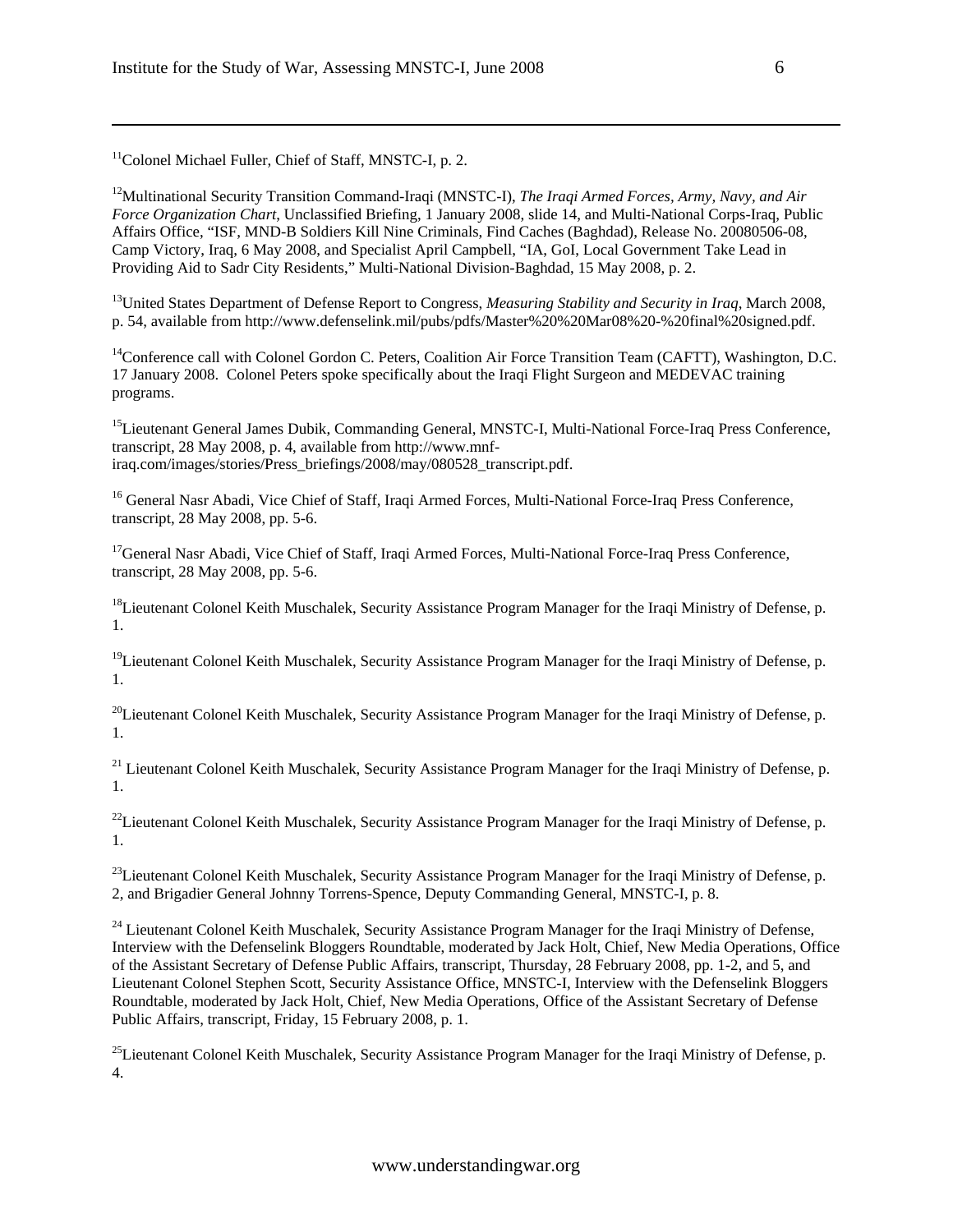<sup>26</sup>Lieutenant General James Dubik, Commanding General, MNSTC-I, Multi-National Force-Iraq Press Conference, p. 4.

 $27$ Colonel Michael Fuller, Chief of Staff, MNSTC-I, p. 2.

<sup>28</sup>Major General Kevin J. Bergner, Multi-National Force-Iraq, Press Conference, transcript, 14 May 2008, pp. 1 and 6, and Eric Hamilton, "Operation Lion's Roar," Institute for the Study of War, 12 May 2008, available from http://www.understandingwar.org/print/261.

<sup>29</sup>Lieutenant Colonel Keith Muschalek, Security Assistance Program Manager for the Iraqi Ministry of Defense, p. 6.

<sup>30</sup>Brigadier General Johnny Torrens-Spence, Deputy Commanding General, MNSTC-I, p. 3.

<sup>31</sup>Brigadier General Johnny Torrens-Spence, Deputy Commanding General, MNSTC-I, p. 8.

<sup>32</sup>Gerry G. Gilmore, "U.S. General Cites Steady Progress in Baghdad, Basra, Mosul," American Forces Press Service, 16 May 2008, available from http://www.mnf-

iraq.com/index2.php?option=com\_content&task=view&id=19495&pop=, and Michael R. Gordon and Stephen Farrell, "Iraqi Troops In Push To Regain Control of Sadr City," *New York Times*, 21 May 2008.

<sup>33</sup>Captain Penny N. Zamora, "Basra is Now New City of Hope," Multi-National Division South East, Public Affairs Office, Multi-National Corps-Iraq, Release Number 20080521-19.

34Leila Fadel, "Ports More Productive Since Militias Ousted," *Miami Herald*, 23 May 2008, p. 17.

35Leila Fadel, "Ports More Productive Since Militias Ousted."

<sup>36</sup>Specialist April Campbell, "IA, GoI, Local Government Take Lead in Providing Aid to Sadr City Residents," Multi-National Division-Baghdad, 15 May 2008, available from http://www.mnfiraq.com/index2.php?option=com\_content&task=view&id=19471&pop=.

 $37$ Lieutenant General James Dubik, Commanding General, MNSTC-I, Multi-National Force-Iraq Press Conference, p. 4.

39United States Department of Defense Report to Congress, *Measuring Stability and Security in Iraq*, March 2008, p. 31.

40MC2 Elisandro Diaz, "Besmay Hosts Training," *The Advisor*, Vol. 4, No. 9 (March 3, 2007): p. 8.

<sup>41</sup>Staff Sergeant Christopher Frost, "Iraq's Bomb Squad: Iraqi Army, Police learn explosive ordnance disposal," The Advisor, Vol. 5, No. 5 (1 March 2008): 7, and Brigadier General Johnny Torrens-Spence, Deputy Commanding General, MNSTC-I, p. 7.

42Staff Sergeant Zachary Wilson, "New System Modernizes Iraqi Personnel Process," *The Advisor*, Vol. 4, No. 2, (13 January 2007): p. 5.

43Specialist Emily Greene, "Italian Police to Train Iraqi National Police," *The Advisor*, Vol. 4, No. 26 (21 July 2007): p. 10.

44Thom Shanker, "Iraq Defense Minister Sees Need for U.S. Security Help Until 2018," *New York Times*, 15 January 2008, p. 1.

45Colonel Michael Fuller, Chief of Staff, MNSTC-I, p. 9.